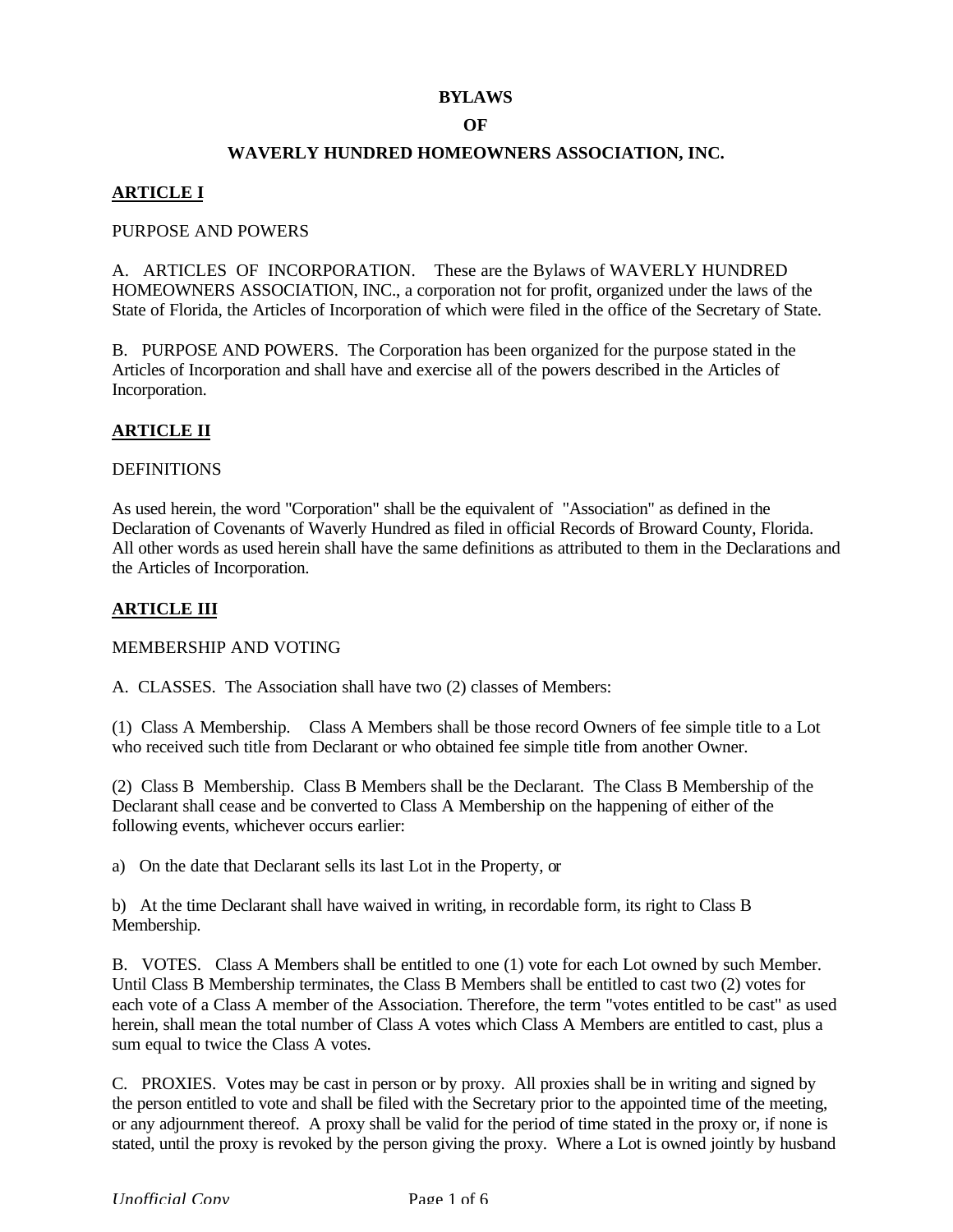and wife, and if they have not designated one of them as the voting member, proxy must be signed by both husband and wife where a third person is designated.

## D. DESIGNATION OF VOTING MEMBER.

1) If a Lot is owned by one person, his right to vote shall be established by the recorded title to the Lot. If a Lot is owned by more than one (1) person, who are not husband or wife, the person entitled to cast the vote for the Lot shall be designated in a Certificate, signed by all of the record title Owners of the Lot and filed with the Secretary of the Association. Where a Lot is owned jointly by husband and wife, the following provisions shall be applicable to the casting of the vote for the Lot by such owner:

(a) They may, but they shall not be required to designate a "voting member".

(b) If they do not designate a "voting member", and if both are present at a meeting and unable to concur in their decision upon any subject requiring a vote, they shall lose the right to vote on that subject at that meeting.

(c) Where they do not designate a "voting member", and only one (1) is present at a meeting, the person present may cast only the Lot vote, just as though he or she owned the Lot individually, and without establishing the concurrence of the absent spouse.

(2) If a Lot is owned by a Corporation, the officer or employee thereof entitled to cast the vote of the Lot for the Corporation shall be designated in a Certificate for this purpose, signed by the President or Vice President, attested to by the Secretary or Assistant Secretary, and filed with the Secretary of the Association. If a title to a Lot is held in a partnership name, the person entitled to cast the vote for the Lot shall be designated in a Certificate signed by all of the General Partners of such partnership, who shall state under oath in such- Certificate, that the signing partners constitute all of the General Partners of such partnership and have the right to sign such Affidavit.

(3) A person designated in a Certificate required to be filed hereunder and who is entitled to cast the vote for a Lot shall be known as the "voting member" . Such Certificate so filed shall be valid until revoked by the Owner or Owners of the Lot, or until superseded by a subsequently filed Certificate, or until there is a change in the fee simple title ownership of the Lot.

(4) If a Certificate is required to be filed hereunder with the Secretary and such Certificate is not filed, the vote of the Lot concerned shall not be counted in determining the requirement for a quorum, or for any other purpose requiring approval of a person entitled to cast the vote for the Lot, except where such Lot is owned by a husband and wife as provided for above.

E. TRANSFER OF OWNERSHIP. Transfer of the fee simple title to a Lot, from the Lot Owner to another, either voluntarily or by operation of law, shall terminate the Class A Lot Owner's Membership in the Association. The Class A Membership shall vest in the transferee of such Lot when the deed or other instrument vesting fee simple in the transferee is recorded in the Public records of Broward County, Florida.

## **ARTICLE IV**

#### MEMBERS MEETINGS

A. PLACE. All meetings of the Membership shall be held at the Office of the Association or at such other place and at such time as shall be designated by the Board of Directors and stated in the Notice of the meetings.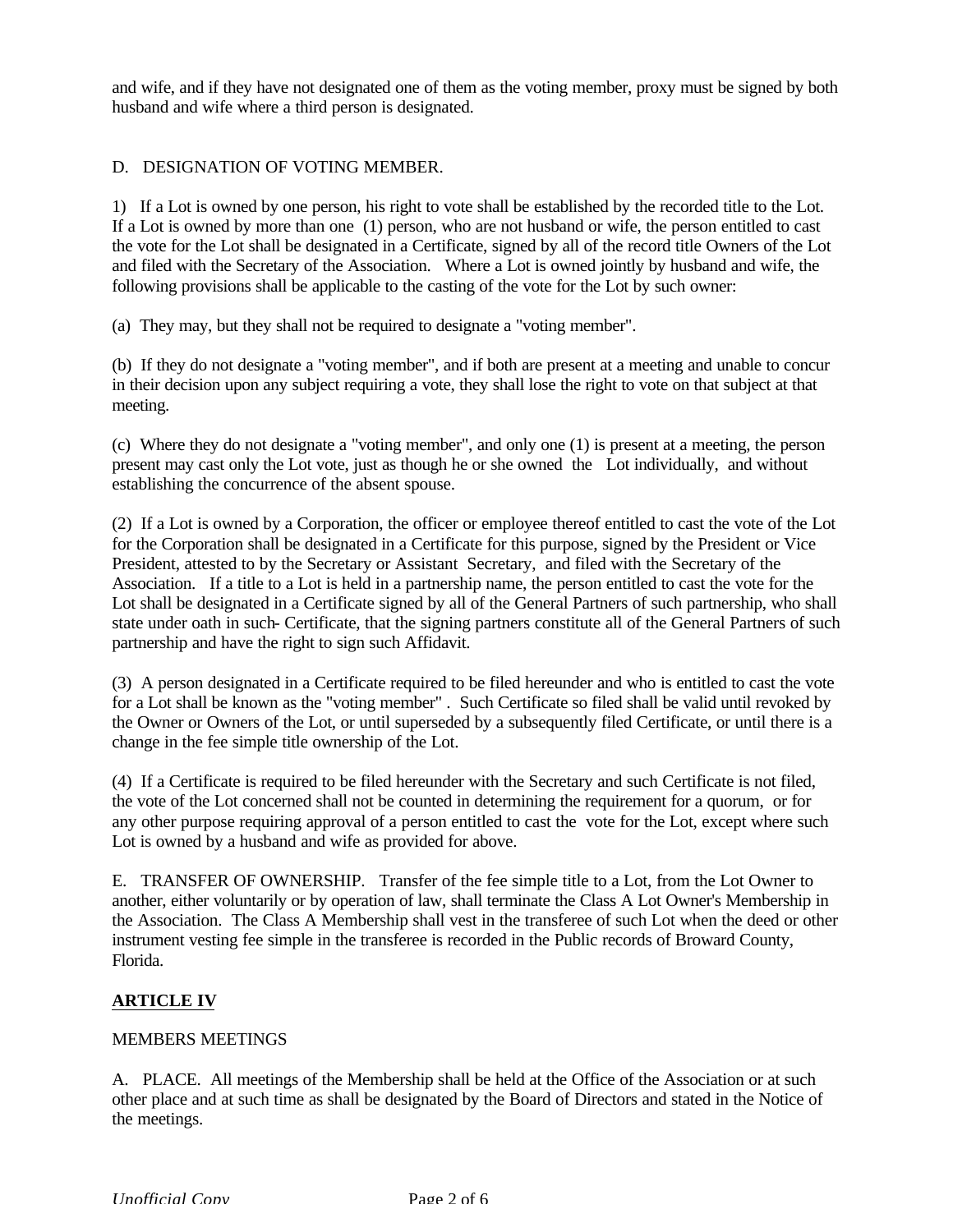B. NOTICE. Written notice of all Member's meetings shall be given to each Lot Owner and shall be posted in a conspicuous place in a recreational building in the Common Area at least fourteen (14) days prior to said meeting. The notice of any meeting of the Members shall be sent by certified mail to all Lot Owners who do not waive in writing the right to receive said notice by certified mail. Such notice shall be sent to the Lot Owner at the address of such Owner's Lot.

C. ANNUAL MEETING The annual meeting shall be held at a time designated by the Board of Directors, which meeting shall be held no later than the ninetieth (9Oth) day after the end of the Association's fiscal year, provided, however, that if that day is a legal holiday, the meeting shall be held at the same hour on the next day following, that is not a holiday. At the annual meeting, the members shall elect by plurality vote (cumulative voting prohibited), a Board of Directors and shall transact such other business as may properly be brought before the meeting.

D. SPECIAL MEETINGS. Special meetings of the Members for any purpose or purposes, unless otherwise prescribed by Statutes, may be called by the President or Vice President and shall be called by the President, Vice President or Secretary, at the request, in writing, if a majority of the Board of Directors, or at the request, in writing of voting members representing one third (1/3) of the Members' total votes, entitled to be cast, which request shall state the purpose or purposes of the proposed meeting. Business transacted at all such meetings shall be confined to the objects stated in the Notice thereof.

E. WAIVER AND CONSENT. Whenever the vote of members at a meeting is required or permitted by any provision of these Bylaws to be taken in connection with any action of the Association, the meeting and votes of Members may be dispensed with if the Members holding not less than three fourths (3/4ths) of the votes entitled to be cast, shall consent in writing to such action being taken, however, notice of such action shall be given to all Members, unless all Members approve such action.

F. ADJOURNMENT. If any meeting of Members cannot be organized because a quorum has not attended, the Members who are present, either in person or by proxy, may adjourn the meeting from time to time until a quorum is present.

G. QUORUM. A quorum at members meetings shall consist of persons entitled to cast ten percent (10%) of the votes entitled to be cast by the entire Membership. The acts approved by a majority of the votes present at a meeting at which quorum is present shall constitute the acts of the Members, except when approval by a greater number of members is required by the Declaration, the Articles of Incorporation, or these Bylaws.

# **ARTICLE V**

## DIRECTORS

A. Powers. The Association's powers shall be exercised and the affairs of the Association shall be managed by a Board of Directors consisting of not less than three (3) directors, nor more than seven (7) directors.

B. INITIAL BOARD. The initial Board of Directors shall consist of three (3) members who were named in the Certificate of Incorporation of the Association. Such Board of Directors shall serve until their successors are elected in accordance with the provisions of subparagraph C below. Until such election any vacancies occurring in the first Board of Directors shall be filled by the remaining members of the Board of Directors.

C. CLASS A DIRECTORS. Within thirty (30) days after the Class B Membership of the Declarant is terminated, the Board of Directors shall appoint a nominating committee as provided for in paragraph D (2) below, which nominating committee shall nominate not less than three (3), nor more than seven (7)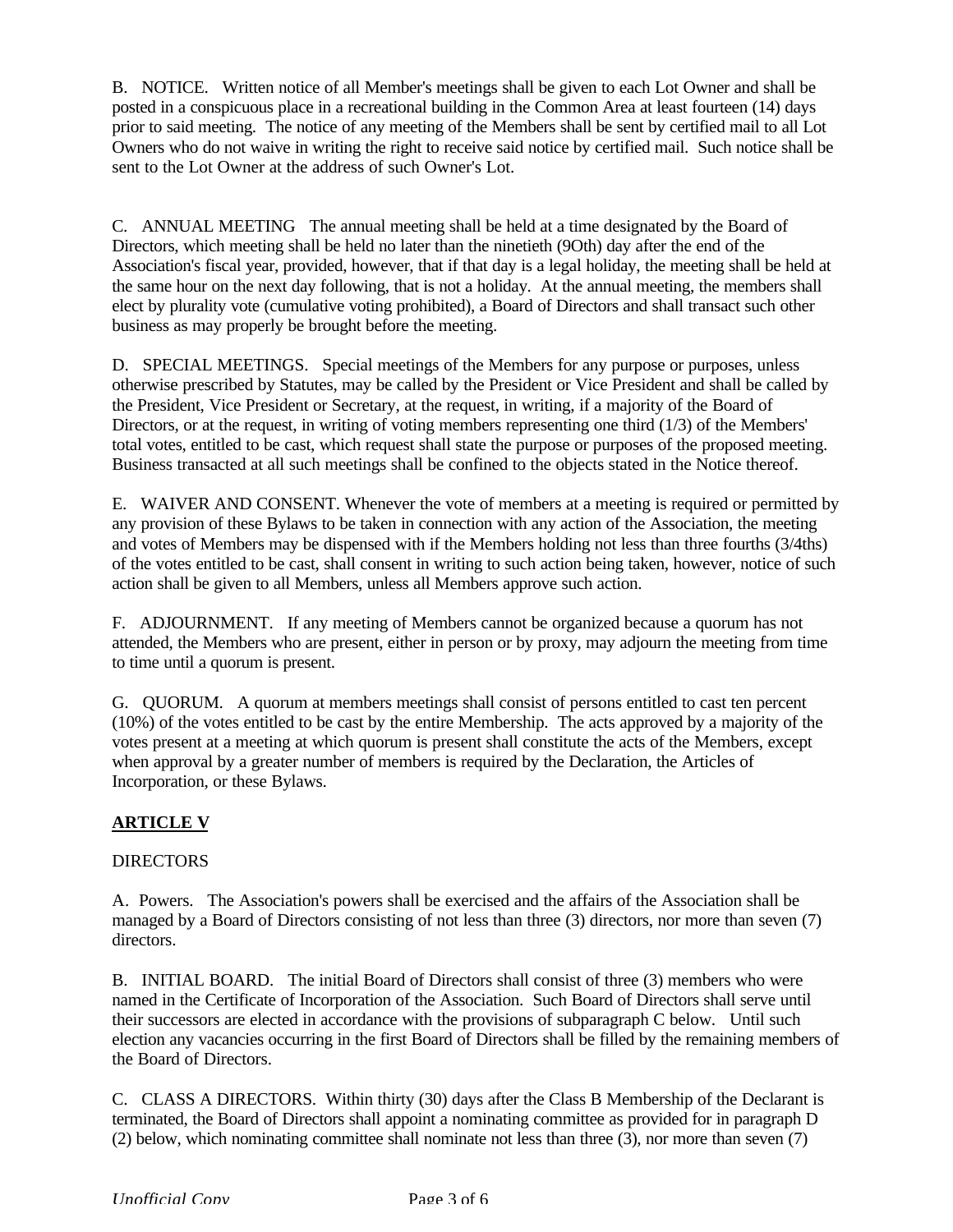directors, who shall be elected at a special meeting called for such purpose, to be held no later than sixty (60) days after the date of the termination of the Class B Membership of Declarant. Such directors so elected shall hold office until their successors are elected at the next ensuing annual meeting as provided for in subparagraph D below.

D. ELECTION OF DIRECTORS. After the election of the directors, as provided for in subparagraph C above, the election of the directors shall be conducted in the following manner:

(1) Election of directors shall be held at the annual Members' meeting.

(2) A nominating committee of three (3) members shall be appointed by the Board of Directors not less than thirty (30) days prior to the annual Members' meeting. The committee shall nominate one person for each director then serving. Nominations for additional directorships created at the meeting shall be made from the floor, and other nominations may be made from the floor.

(3) The election shall be by ballot (unless dispensed by unanimous consent) and by a plurality of the votes cast, each person voting being entitled to cast his votes for each of as many nominees as there are vacancies to be filled. There shall be no cumulative voting.

E. VACANCIES. Except as to vacancies provided by removal of directors by Members, vacancies in the Board of Directors occurring between annual meetings of Members shall be filled by the remaining directors.

F. TERM. The term of each Member of the Board of Directors to be elected commencing at the next annual meeting after the election of the Board of Directors pursuant to subparagraph C above shall extend until the next annual meeting of the Members and subsequently until his successor is duly elected and qualified or until he is removed in the manner elsewhere provided herein.

G. ORGANIZATIONAL MEETING. The organizational meeting of the Board of Directors elected pursuant to subparagraph C above, shall be held within ten (10) days of their election at such place and time as shall be fixed by the directors at the meeting at which they were elected, no further notice of the organizational meeting shall be necessary.

H. REGULAR MEETING. Regular meetings of the Board of Directors may be held at such time and place as determined, from time to time, by a majority of the directors. Notice of regular meetings shall be given to each director, personally or by mail, telephone or telegraph, at least three (3) days prior to the day named for such meeting.

I. SPECIAL MEETINGS. Special meetings of the directors may be called by the President and must be called b the Secretary at the written request of one third (1/3) of the directors. Not less than three (3) days notice of the meeting shall be given personally or by mail, telephone or telegraph, which notice shall state the time, place and purpose of the meeting.

J. WAIVER. Any director may waive notice of a meeting before or after the meeting and such waiver shall be deemed equivalent to the giving of notice.

K. QUORUM. A quorum at a directors' meeting shall consist of a majority of the entire Board of Directors. The acts approved by a majority of those present at a meeting at which quorum is present shall constitute the acts of the Board of Directors, except when approval by a greater number of directors is required by the Declaration, the Articles of Incorporation, or these Bylaws.

L. ADJOURNMENT. If at any meeting of the Board of Directors, there is less than a quorum present, the majority of those present may adjourn the meeting from time to time until a quorum is present. At any adjourned meeting any business that might have been transacted at the meeting as originally called may be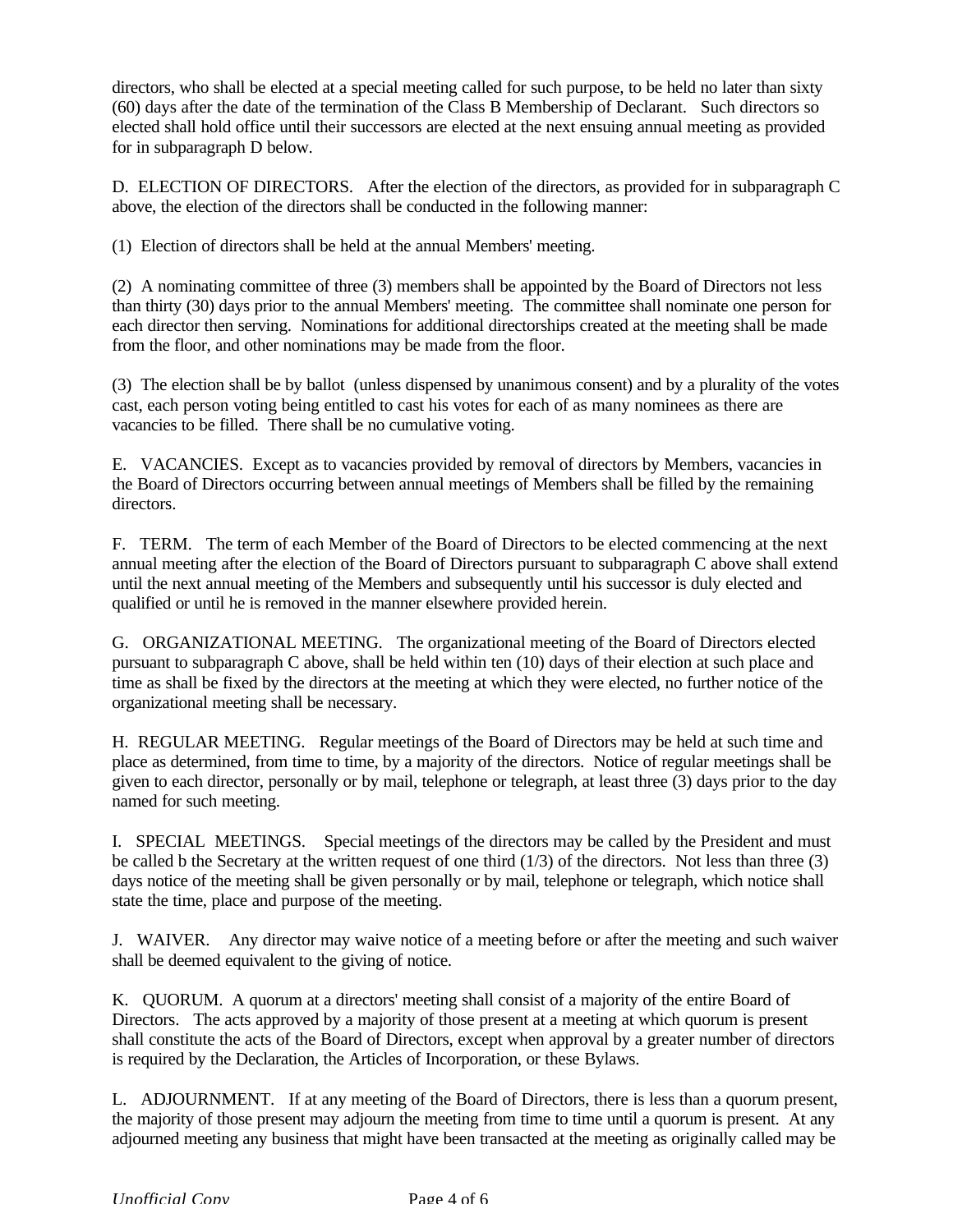transacted without further notice.

M. APPROVAL OF MINUTES. The joinder of a director in the action of a meeting by signing and concurring in the minutes of that meeting shall constitute the presence of such director for the purpose of determining a quorum.

N. PRESIDING OFFICER. The presiding officer of directors' meetings shall be the Chairman of the Board, if such an officer has been elected, and, if none, the President shall preside. In the absence of the presiding officer the directors present shall designate one of their number to preside.

O. DIRECTORS' FEES. Directors' fees, if any, shall be determined by the Members.

# **ARTICLE VI**

# **OFFICERS**

A. EXECUTIVE OFFICERS. The executive officers of the Association shall be a President, who shall be a director, a Vice President, who shall be a director, a treasurer, a Secretary and an Assistant Secretary, all of whom shall be elected annually by the Board of Directors and who maybe peremptorily removed by vote of the directors at any meeting. Any person may hold two or more offices except that the President shall not be also the Secretary or an Assistant Secretary. The Board of Directors from time to time shall elect such other officers and designate their powers and duties as the Board of Directors shall find to be required to manage the affairs of the Association.

B. PRESIDENT. The President shall be the chief executive officer of the Association. He shall have all of the powers and duties usually vested in the office of President of an Association, including but not limited to the power to appoint committees from among the Members from time to time, as he, in his discretion, may determine appropriate to assist in the conduct of the affairs of the Association.

C. VICE PRESIDENT. The Vice President, in the absence or disability of the President, shall exercise the powers and perform the duties of the President. He also shall assist the President generally and exercise such other powers and perform such other duties as shall be prescribed by the Directors.

D. SECRETARY. The Secretary shall keep the minutes of all proceedings of the Directors and the Members He shall attend to the giving and serving of all notices to the Members and Director and other notices required by law. He shall have custody of the seal of the Association and affix it to instruments requiring a seal when duly signed. He shall keep records of the Association except those of the Treasurer, and shall perform all other duties incident to the office of Secretary of an Association and as may be required by the Directors or the President. The Assistant Secretary shall perform the duties of the Secretary when the Secretary is absent.

E. TREASURER. The Treasurer shall have custody of all property of the Association, including funds, securities, and evidence of indebtedness. He shall keep the books of the Association in accordance with good accounting practices and he shall perform all other duties incident to the office of Treasurer.

F. COMPENSATION. The compensation of all officers and employees of the Association shall be fixed by the Board of Directors. The provision that directors' fees shall be determined by Members shall not preclude the Board of Directors from employing a director as an employee of the Association nor

*Unofficial Copy* Page 5 of 6